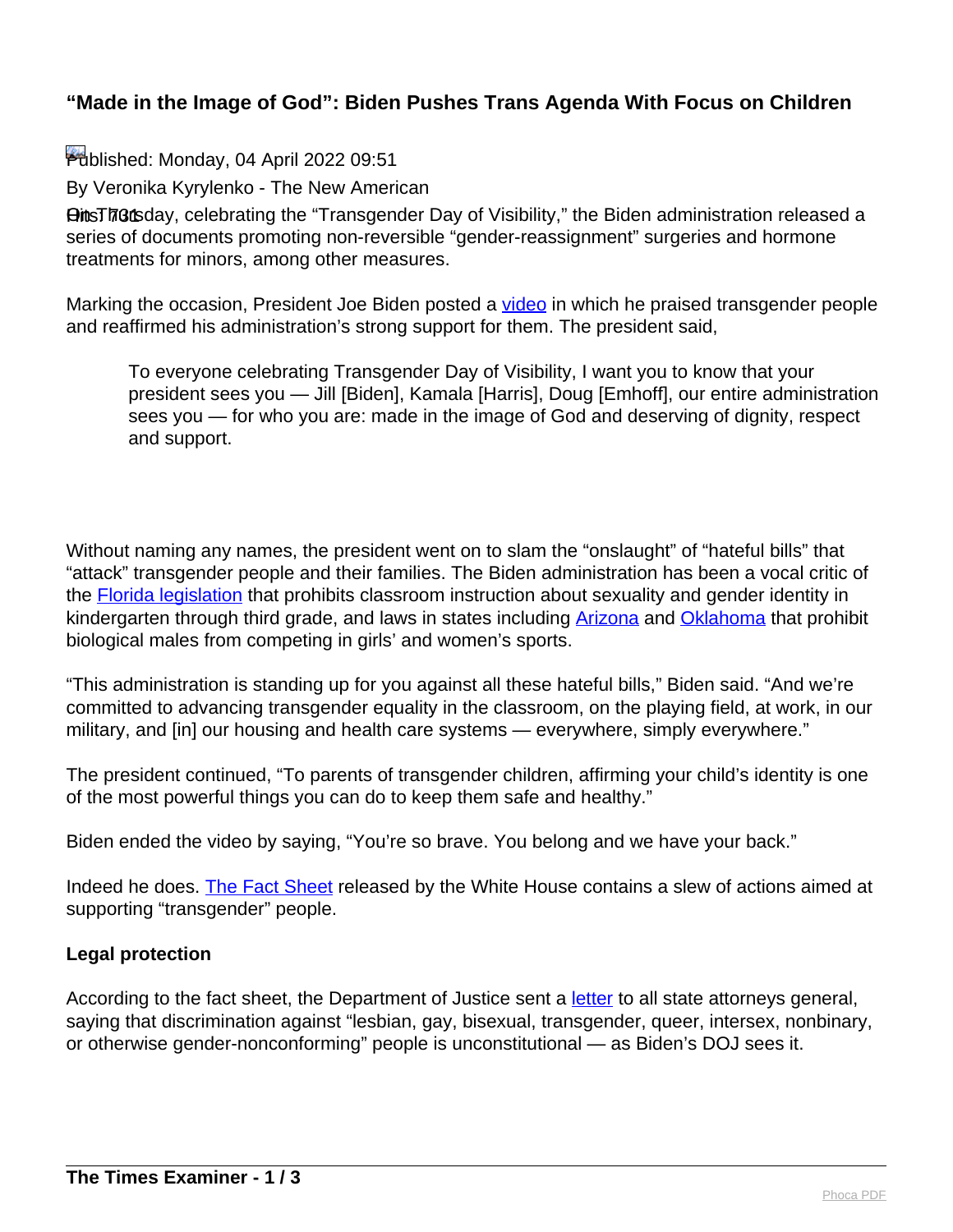# **"Made in the Image of God": Biden Pushes Trans Agenda With Focus on Children**

Published: Intention says that the letter says of Published and Published Published in the venture for prevent individuals from receiving gender-affirming care implicates a number of federal legal guarantees."<br>By Veronika Kyrylenko 9 New American Hits: 731<br>them for life and may have detrimental effects on their physical and psychological well-being is That means that legally prohibiting children from receiving non-reversible surgeries that mutilate unlawful in the view of Biden's DOJ.

#### **"Transgender" Children**

Biden's Department of Health and Human Services (HHS) launched a [new website](http://www.hhs.gov/lgbtqi) that offers "resources for transgender and LGBTQI+ youth, their parents, and providers," the goal of which is to "affirm an LGBTQI+ child." When children and adolescents claim that their "gender identity" does not match their biology, the administration is happy to "reaffirm" that with mental health "councils."

But that's not all. HHS also released a *document* that describes what it sees as appropriate treatments for "transgender" adolescents. That includes "top" surgery, which creates a "maletypical chest shape or enhance[d] breasts;" and "bottom" surgery, or a surgery on genitals or reproductive organs. The department also recommends using "facial feminization," puberty blockers, and prescribing testosterone for girls and estrogen for boys.

The HHS also recommends "social affirmation," which includes "gender-affirming hairstyles, clothing, name, gender pronouns, and restrooms and other facilities."

The department warns that "lack of such support can result in rejection, depression and suicide, homelessness, and other negative outcomes."

On the same day, the Substance Abuse and Mental Health Services Administration's (SAMHSA) National Child Traumatic Stress Network — another division of the HHS — released a [parallel](https://www.nctsn.org/sites/default/files/resources/fact-sheet/gender-affirming-care-is-trauma-informed-care.pdf) [document](https://www.nctsn.org/sites/default/files/resources/fact-sheet/gender-affirming-care-is-trauma-informed-care.pdf).

In it, the administration stresses that the younger the child, the better the "outcomes" of "genderaffirmation," which is achieved, among other measures, with hormones and puberty blockers.

The document contains information for providers "confirming that providing gender-affirming care is neither child maltreatment nor malpractice." In other words, the administration is encouraging healthcare providers to prescribe meds and perform surgeries on young children because it "won't harm them." On the contrary, such medical interventions will benefit the children, claims the document.

The language of the document is seemingly a response to the legal battles in **Texas** over puberty blockers. "Gender-reaffirming" surgery is [considered](https://militaryveteransofdisqus.org/texas-declares-gender-affirming-surgery-a-form-of-child-abuse/) a form of child abuse, per the Texas Department for Family and Protective Services.